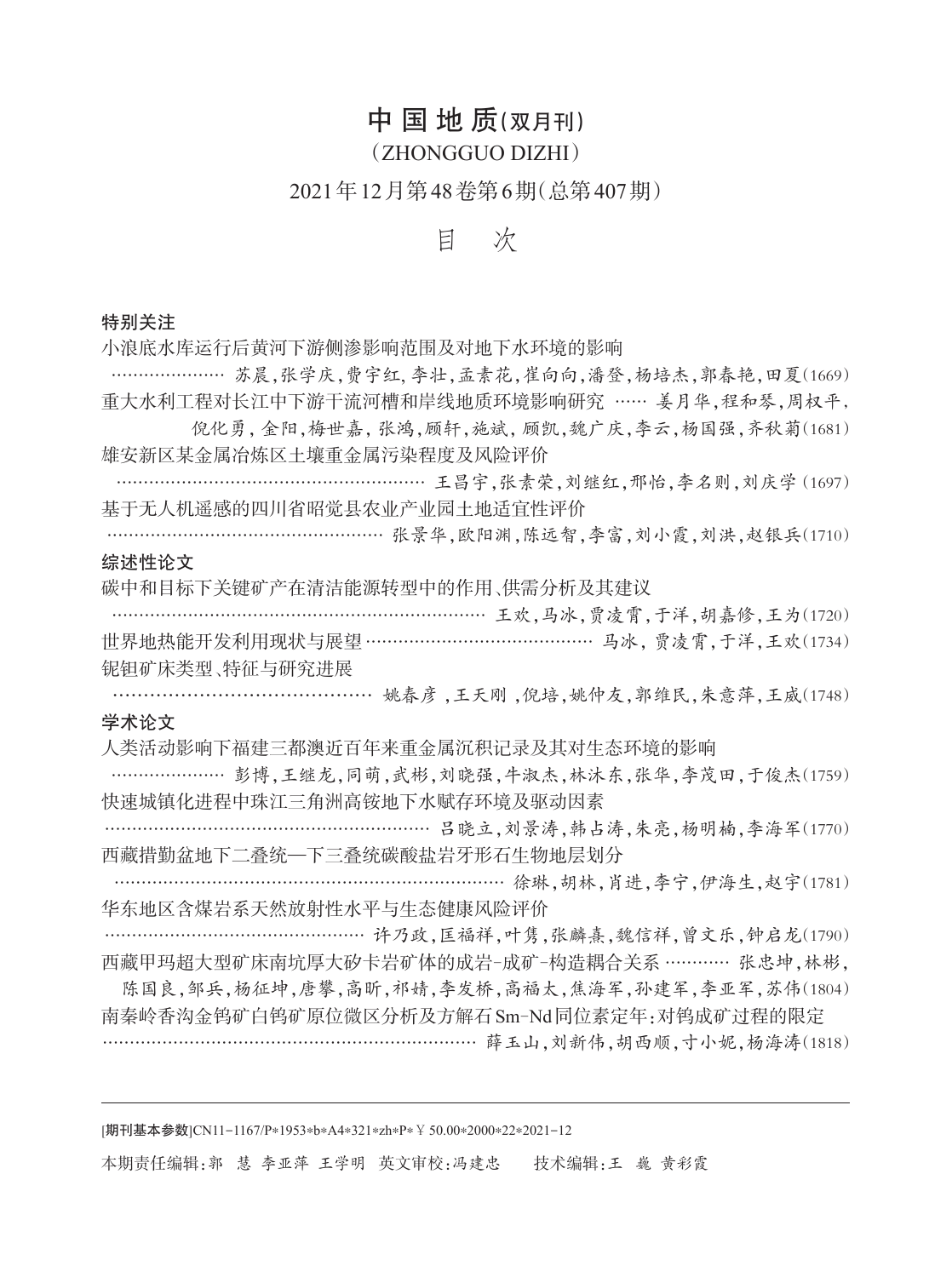闽中德化邱埕钼矿床辉钼矿Re-Os同位素定年及其对成矿时间的限定

………………………………………… 范飞鹏,肖凡,项红亮,陈世忠,李超,周延,陈凯,曹明轩(1838) 徐州白露山含金刚石橄榄玄武岩地球化学特征及其岩浆演化特征

…………………………………………………………… 蔡逸涛,施建斌,周琦忠,徐敏成,张琪(1850) 秭归岩溶流域锶的分布特征与富集规律……… 陆石基,周宏,刘伟,陈乾龙,燕子琪,陈丽(1865) 甘孜—理塘蛇绿混杂岩带中段理塘地区混杂岩物质组成及其洋盆演化史

……………………………………………………… 严松涛,吴青松,李虎,秦蒙,毛世东,李余生,张勇(1875) 粤西新兴岩体的形成时代与成因研究:对古特提斯洋东支关闭时间的约束

…………………………………………………… 周岱,胡军,杨文强,陈奇,王祥东,王磊,徐德明(1896) 开鲁盆地钱家店凹陷早白垩世义县组孢粉组合及其古气候演变

…………………………… 徐增连,李建国,朱强,里宏亮,曾辉,魏佳林,张博,曹民强,洪波(1924) 环青海湖地区风场特征及其对沉积体系的影响

……………………………………………………… 陈骥,张万益,姜在兴,周宝洁,刘超,许文茂(1935) 渤海湾晚更新世晚期以来古河道分布和三角洲发育及其古环境的演变

……………………… 雷雁翔,何磊,叶思源,赵俐红,袁红明,杨士雄,薜春汀,Edward A Laws(1947) 呼伦贝尔沙地重矿物、Sr-Nd同位素组成及其对亚洲风尘系统的指示

……………………………………………………… 孙磊,谢远云,康春国,迟云平,杜慧荣,王嘉新(1965)

### 发现与进展

西昌普格地区飞天山组(K1*f*)中首次发现沉积砂岩型铼矿

………………………………………………………… 郝雪峰,彭宇,唐屹,潘蒙,梁斌,杨荣,范俊波(1975) 四川盆地东缘(建页3井)发现中上二叠统多套优质海相页岩气层

…………………………………………………………………… 甘振维,舒志国,梁西文,刘皓天,李乐(1978) 川东复兴地区侏罗系(涪页10HF井)发现国内首个页岩凝析气藏

……………………………………………………………… 胡德高, 舒志国, 郭战峰, 李雄, 陈绵琨(1980) 西藏尼玛盆地藏双地1井钻获油气显示

………………………………………………… 李英烈,伍新和,祝有海,汪锐,张帅,庞守吉,肖睿(1982) 内蒙古扎鲁特旗查干楚鲁特白音高老组英安岩锆石U-Pb年龄 … 张建,张玉清,张永清(1984) 简讯与热点

先秦至民国时期治理黄河的主要事件、效果和治理思想

| ……………………………………………………………… 张发旺,韩双宝,张志强,盖利亚(1987)  |
|-------------------------------------------------|
| 中国地质调查局黄河流域水文地质调查工程简介 ……………………………………… (封二)      |
| 《中国地质》编辑工作指导委员会、《中国地质》(中文)编辑委员会 ………………………… (封三) |
|                                                 |
|                                                 |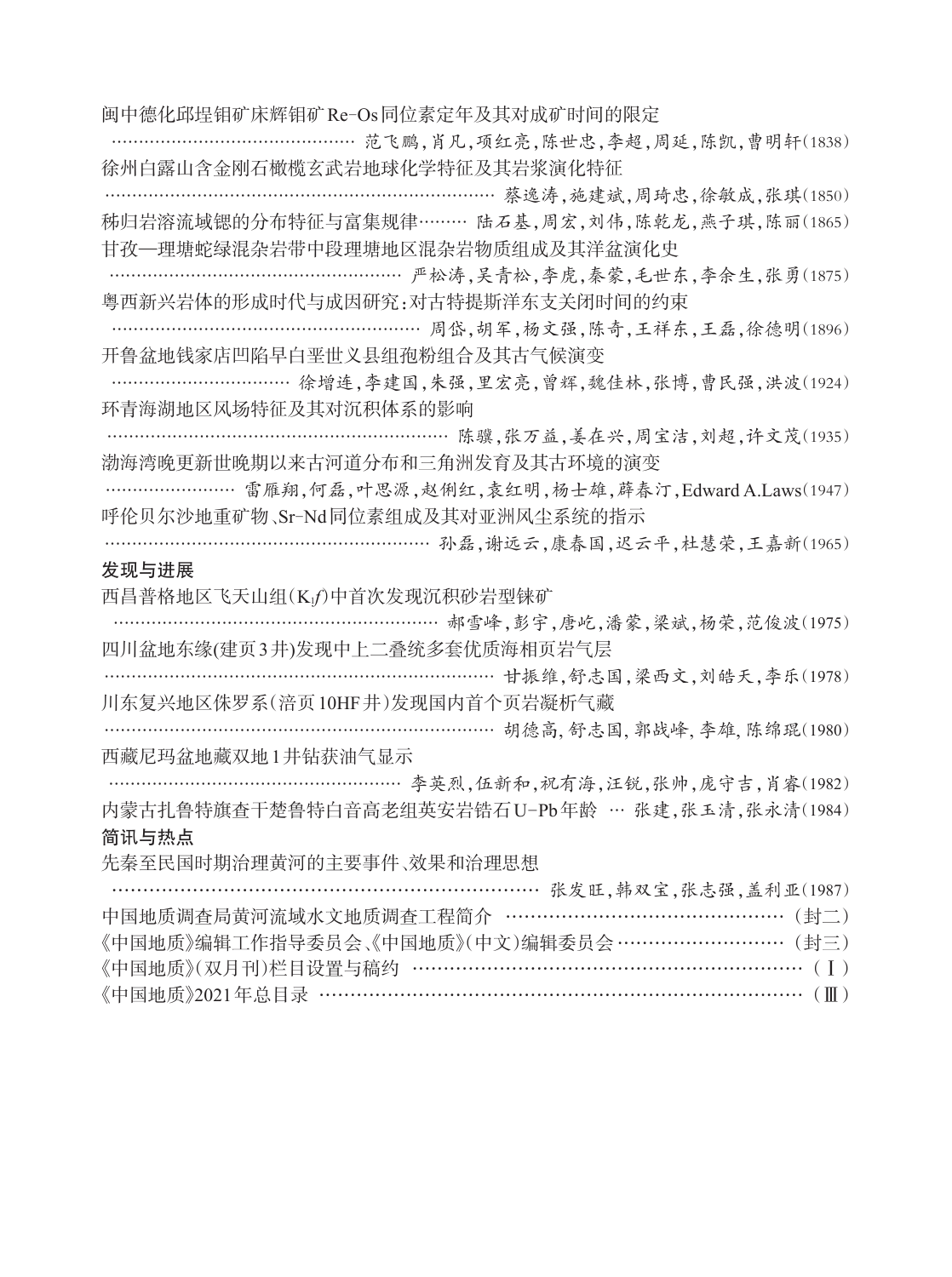# GEOLOGY IN CHINA

(Bimonthly) Dec. 2021 Vol. 48, No.6 (Serial No. 407)

### **Contents**

#### **In Focus**

Lateral seepage scope of downstream of Yellow River after the operation of Xiaolangdi reservoir and its impact on groundwater environment ……………………………… *SU Chen, ZHANG Xueqing, FEI Yuhong, LI Zhuang, MENG Suhua, CUI Xiangxiang, PAN Deng, YANG Peijie, GUO Chunyan, TIAN Xia*(1669)

The influence of major water conservancy projects on the geological environment of channel and shoreline in the middle and lower reaches of the Yangtze River

………… *JIANG Yuehua, CHENG Heqin, ZHOU Quanping, NI Huayong, JIN Yang, MEI Shijia, ZHANG Hong, GU Xuan, SHI Bin, GU Kai, WEI Guangqing, LI Yun, YANG Guoqiang, QI Qiuju*(1681)

Pollution level and risk assessment of heavy metals in a metal smelting area of Xiong'an New District

……………………… *WANG Changyu, ZHANG Surong, LIU Jihong, XING Yi, LI Mingze, LIU Qingxue*(1697) Land suitability evaluation of agricultural industrial park based on UAV remote sensing in Zhaojue County of Sichuan Province

……… *ZHANG Jinghua, OUYANG Yuan, CHEN Yuanzhi, LI Fu, LIU Xiaoxia, LIU Hong, ZHAO Yinbing*(1710) **Reviews**

The role, supply and demand of critical minerals in the clean energy transition under carbon neutrality targets and their recommendations ………… *WANG Huan, MA Bing, JIA Lingxiao, YU Yang, HU Jiaxiu, WANG Wei*(1720) The development and utilization of geothermal energy in the world

…………………………………………………………… *MA Bing, JIA Lingxiao, YU Yang, WANG Huan*(1734) Metallogenic types, characteristics and research progress of Nb-Ta deposits …………………… *YAO Chunyan, WANG Tiangang, NI Pei, YAO Zhongyou, GUO Weimin, ZHU Yiping, WANG Wei*(1748)

#### **Research Articles**

Heavy metal deposition and its impact on ecological environment in Sanduao Bay of Fujian Province during the past century under the influence of human activities …………………… *PENG Bo, WANG Jilong, TONG Meng, WU Bin, LIU Xiaoqiang, NIU Shujie, LIN Mudong, ZHANG Hua, LI Maotian, YU Junjie*(1759)

Geochemical characteristics and driving factors of high-ammonium groundwater in the rapid urbanization of the Pearl River Delta ……… *LÜ Xiaoli, LIU Jingtao, HAN Zhantao, ZHU Liang, YANG Mingnan, LI Haijun*(1770) Conodont biostratigraphic division of Lower Permian-Lower Triassic carbonate rocks in Cuoqin Basin, Tibet ……………………………………………… *XU Lin, HU Lin, XIAO Jin, LI Ning,YI Haisheng, ZHAO Yu*(1781)

Natural radioactive level and ecological health assessment of coal-bearing strata in the East China

………………………………………………………… *XU Naizheng, KUANG Fuxiang, YE Jun, ZHANG Linxi, WEI Xinxiang, ZENG Wenle, ZHONG Qilong*(1790)

The diagenesis-mineralization-structure coupling relationship of South-Pit skarn thick ore body in the Jiama super large-sized deposit, Tibet…… *ZHANG Zhongkun, LIN Bin, CHEN Guoliang, ZOU Bing,YANG Zhengkun, TANG Pan, GAO Xin, QI Jing, LI Faqiao, GAO Futai, JIAO Haijun, SUN Jianjun, LI Yajun, SU Wei*(1804)

Scheelite geochemical signature and calcite Sm- Nd dating of the Xianggou Au- W deposit in south Qinling orogen, central China: Constraints on the ore-forming process

…………………………………… *XUE Yushan*,*LIU Xinwei*,*HU Xishun*,*CUN Xiaoni*,*YANG Haitao*(1818)